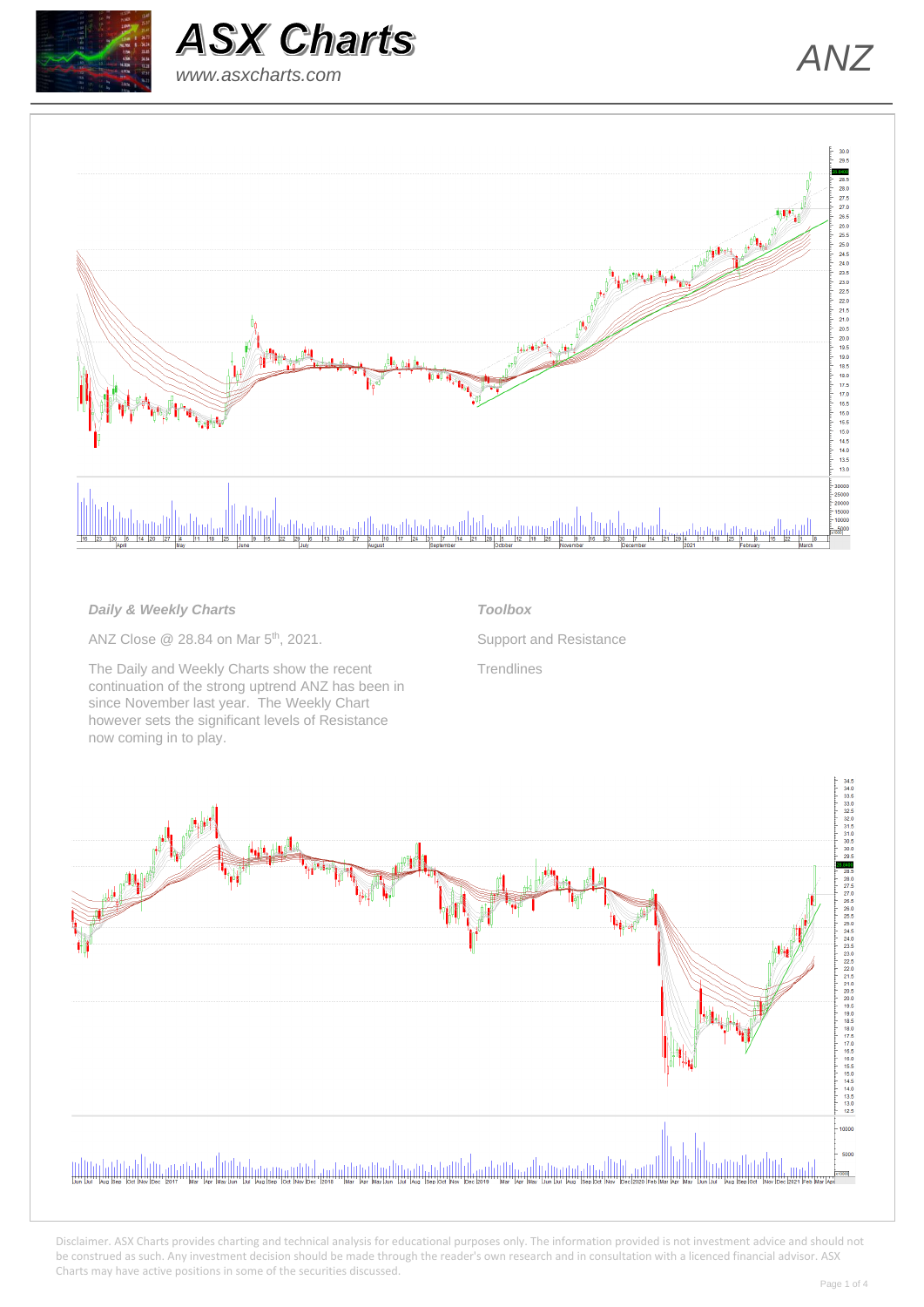





#### *Support and Resistance*

Support and Resistance levels are fundamental concepts to be applied in Chart Analysis. A basic approach to understanding them is as follows.

Support develops in areas where buyers step into the market and outnumber sellers thus providing a floor level in price.

Resistance develops in areas where sellers step into the market and outnumber buyers thus providing a ceiling level in price.

Support and Resistance levels typically develop over time and may reflect prices where participants have acted (and have memory of their actions) in the past. Value at these levels could be considered to be approaching 'fair' by the market, for a period of time. The balance of probability increases that these levels will continue to act in this way until broken thus allowing buy and sell decisions to be made within this framework.

As price moves above and below such levels, it can often accelerate until it reaches the next respective level. What was Resistance can often then in turn become Support and vice versa when price breaks through these levels.

In fast moving markets it is important to note that these levels can become quite fluid.

#### *Probability Framework*

The ANZ chart provides a good illustration of how price can break through a significant level of Resistance that has developed over time, move quickly to the next relevant level above, consolidate and find a level of Support and then repeat the process within a rising trend.

Price levels that previously provided Resistance now can act as Support.

The most recent price action shows a strong break above the short-term Resistance around 27.00. This level can be seen on the Weekly Chart as the level that the market collapse began at for ANZ at the beginning of the Pandemic.

Price is approaching the 29.00 range after three strong trading days now. This is a strong historical Resistance level for ANZ on the Weekly Chart so price action around this level should be watched closely.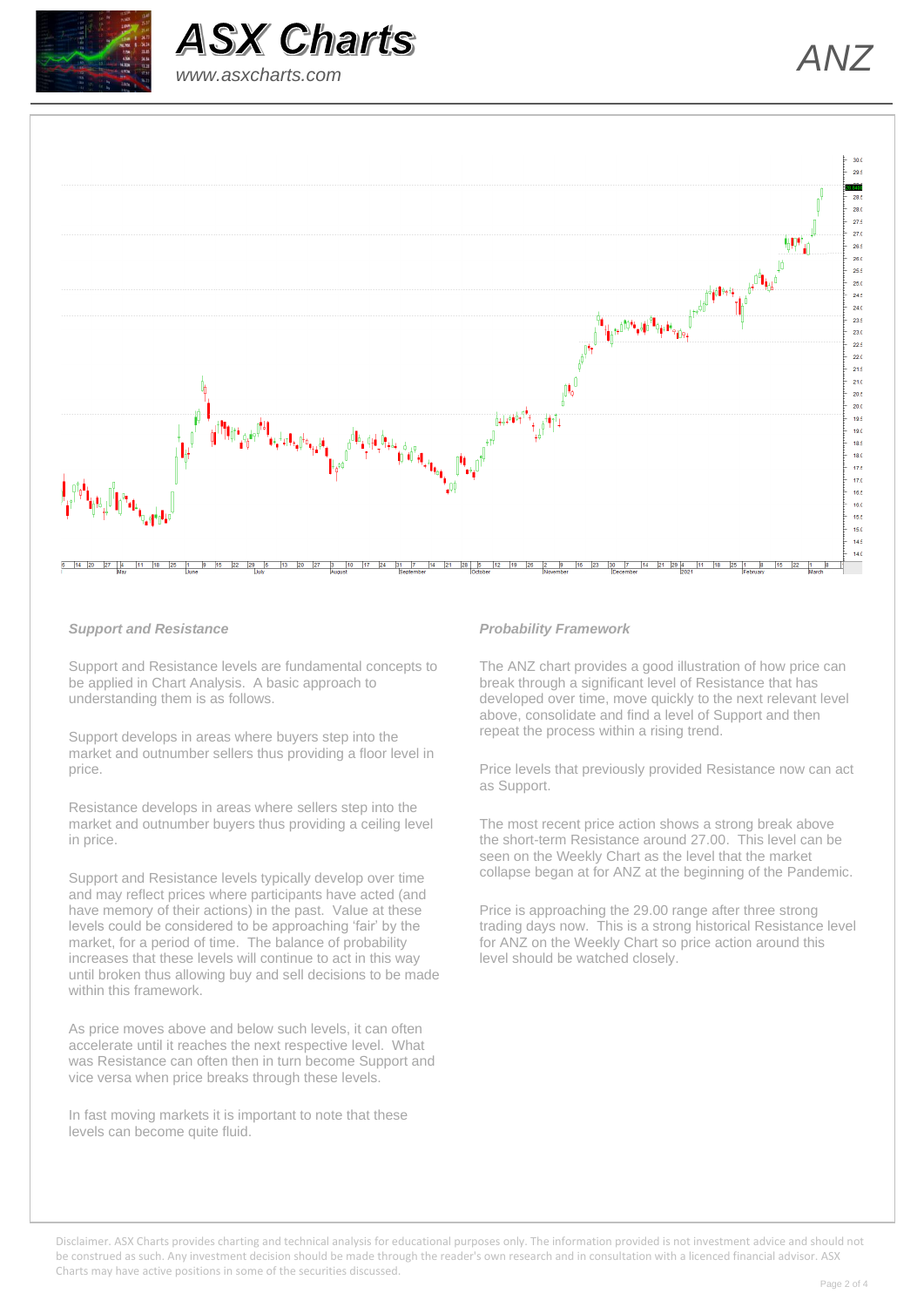





#### *Trendlines*

Trendlines, like Support and Resistance levels, are fundamental concepts to be applied in Chart Analysis. A basic approach to understanding them is as follows.

Support develops in areas where buyers step into the market and outnumber sellers thus providing a floor level in price. An uptrend can be considered an inclining support line where buyers are finding themselves having to bid increasingly higher to have their orders filled each day. An uptrend line is represented on the chart connecting the lows of multiple price bars.

Resistance develops in areas where sellers step into the market and outnumber buyers thus providing a ceiling level in price. A downtrend can be considered a declining resistance line where sellers are finding themselves having to offer increasingly lower prices to have their orders filled each day. A downtrend line is represented on the chart connecting the highs of multiple price bars.

It is important to understand that a trendline is not controlling the price in any way but rather is a graphical illustration of what the price has already done. A change in the nature of the price action and a subsequent break of a trendline can be the indication traders and investors need to register this change in real time.

Trendlines may be well defined and give a good indication of the balance of probability, or sometimes better represented as ranges and channels. Support from an uptrend line may become resistance following a break and vice versa for downtrend lines.

#### *Probability Framework*

ANZ's price action allows a well-defined, medium term Uptrend line to be plotted on the chart (green).

The character of the trend over time can be seen to show repeated short but strong up-moves of price away from the trendline (red). Failure of these is then followed by periods of consolidation until momentum again has time to build.

With the recent strong up-move again away from the trendline following the break of Resistance around 27.00, price has approached a range where consolidation and a retest of Support has been the observed behaviour in the past.